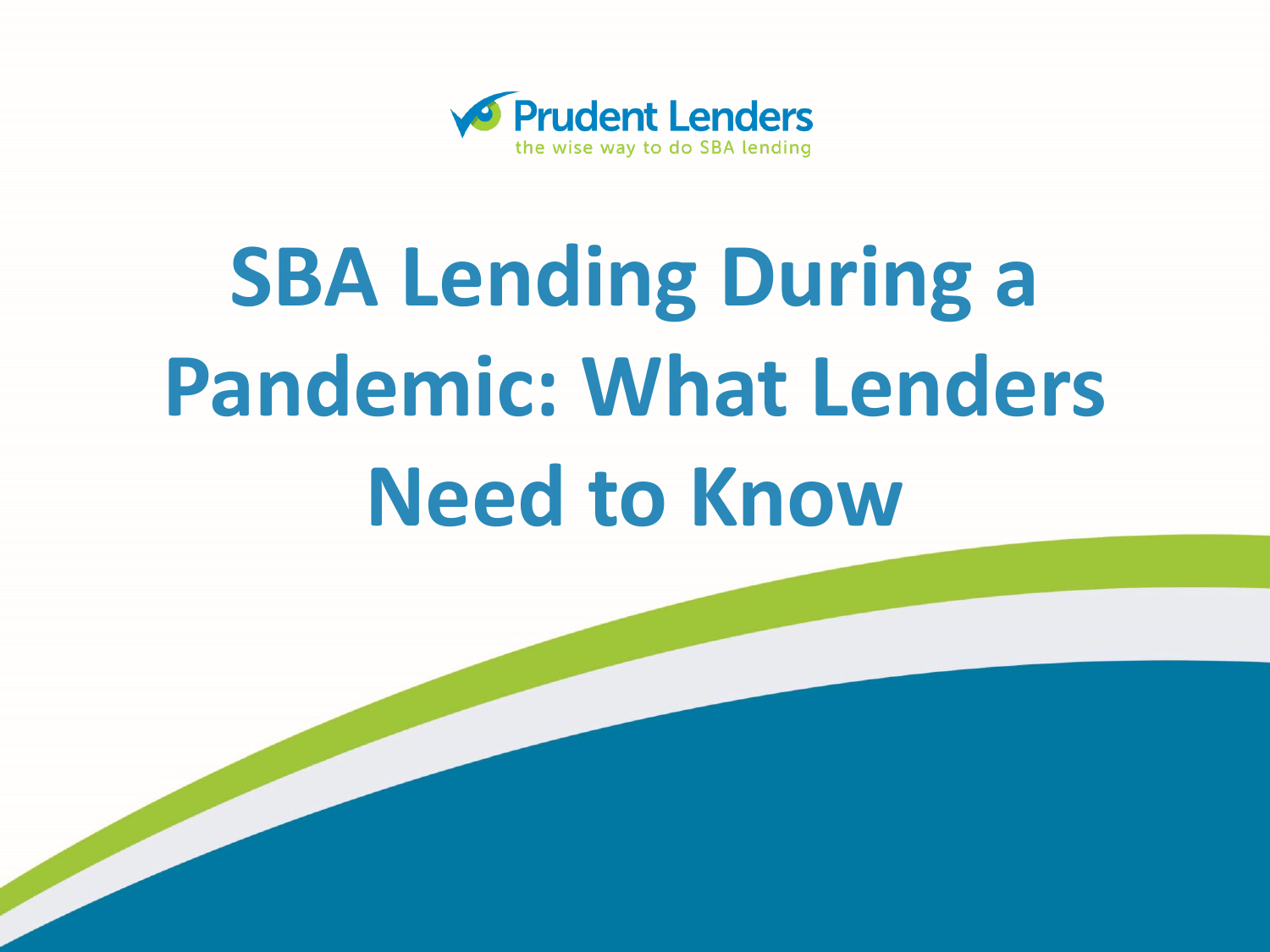#### **Webinar Overview**

✓**Past:** How to defer SBA loans that were previously made

✓**Present:** Disaster loan funding options for your customers

✓**Future:** How SBA programs will fuel economic recovery

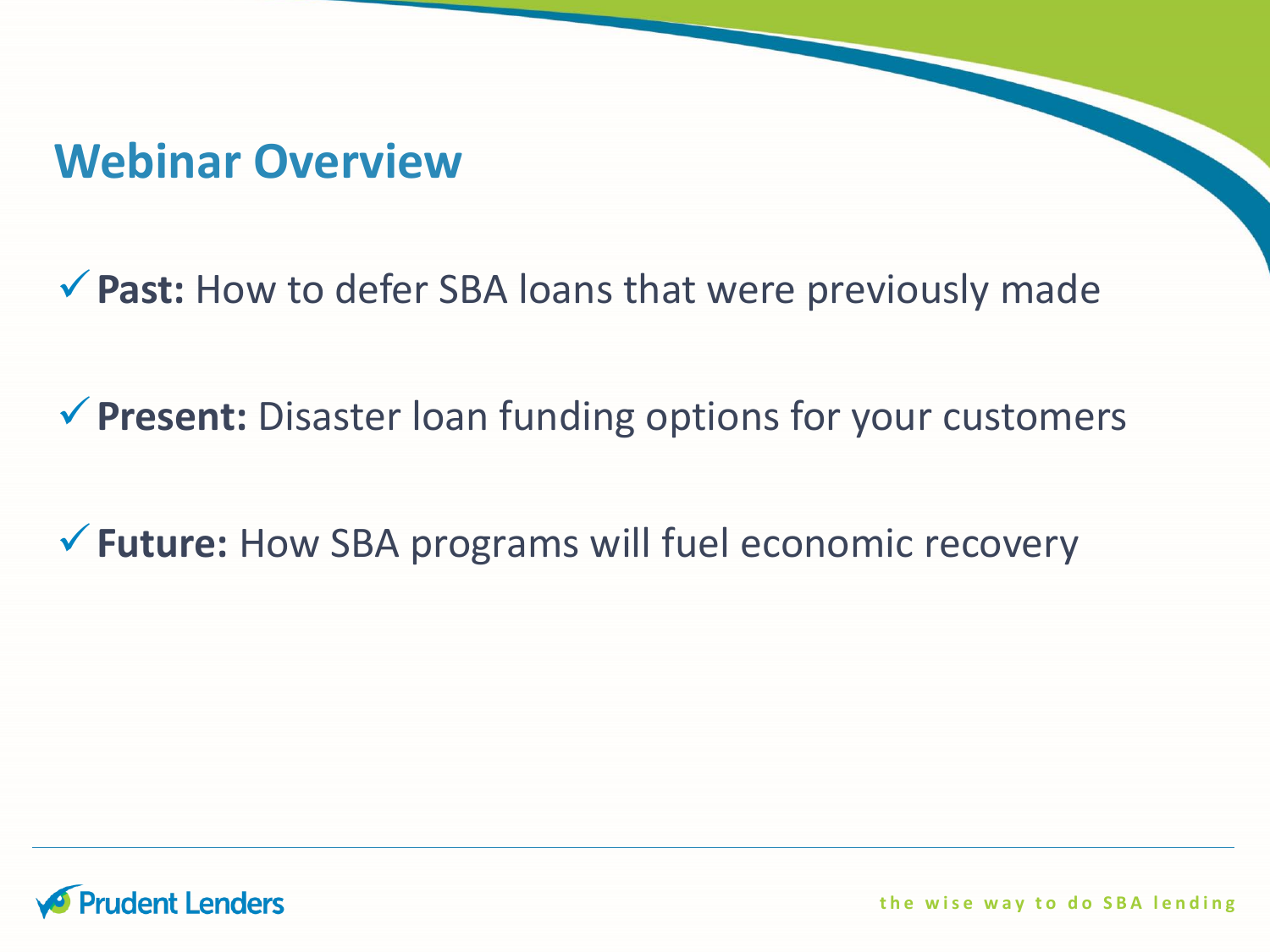### **COVID-19 Impact and How Loan Deferrals Help**

- ✓Mandated or voluntary closures or drastic reduction in activity has resulted in extreme decreases in business revenue
- $\checkmark$  Fixed costs remain constant rent, utilities, payroll ✓Inventory is lost or can't be moved

**Loan deferrals provide a reduction in monthly payments during economic uncertainty, increasing the likelihood of business success and loan repayment in the long term.**

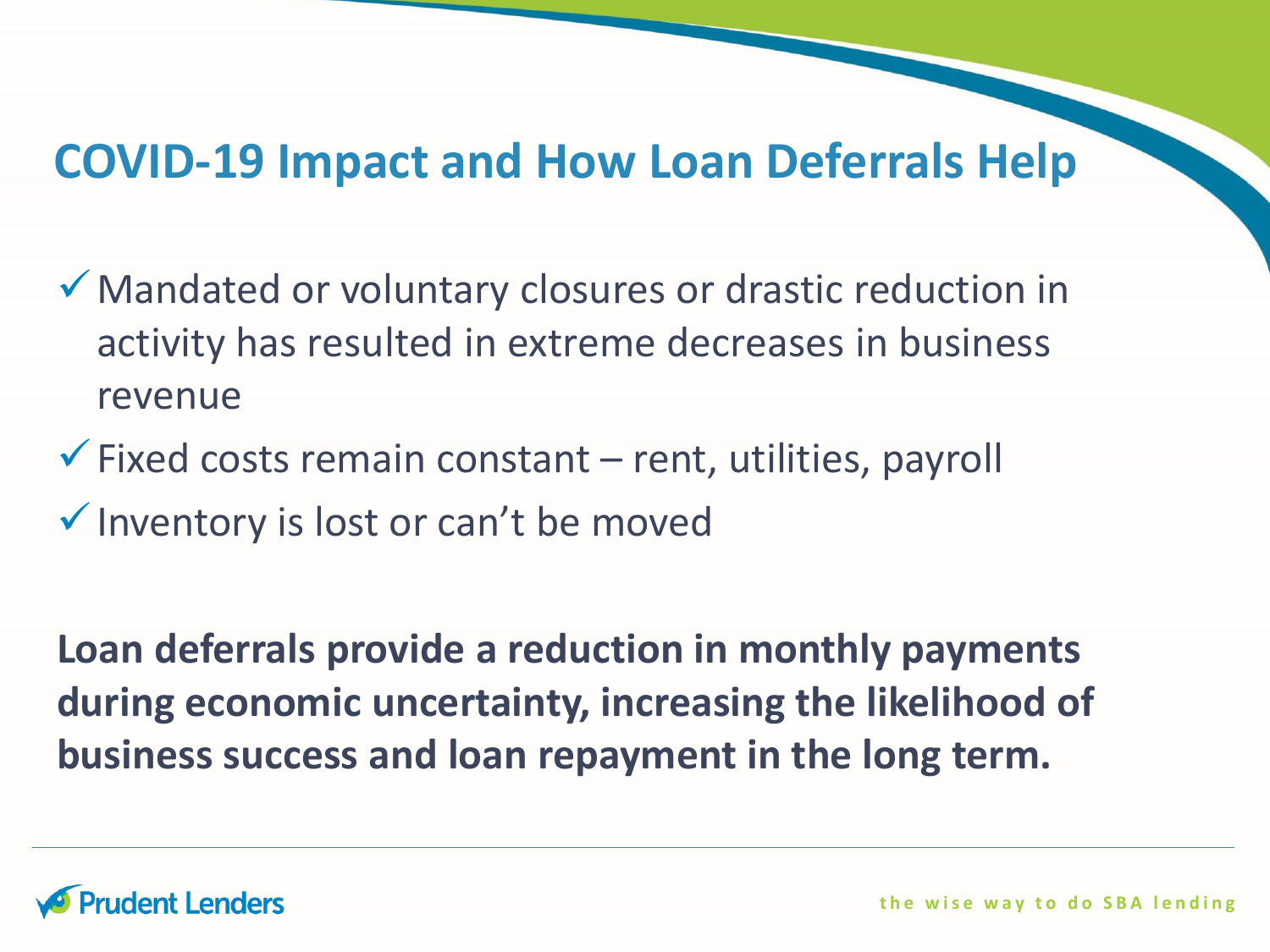#### **How to request a loan deferral for a customer**

#### **Prudentlenders.com/covid19deferrals**

- $\checkmark$  Borrower name (legal name and dba, if applicable)
- $\checkmark$  Contact information (Owner(s) name, email address and phone number)
- $\checkmark$  SBA loan number
- $\checkmark$  Type of business
- $\checkmark$  Length of deferment requested (in months)
- $\checkmark$  Has the borrower contacted other creditors/debtors for payment relief? If yes, detail outcome.
- $\checkmark$  Summary of impact on business due to COVID-19

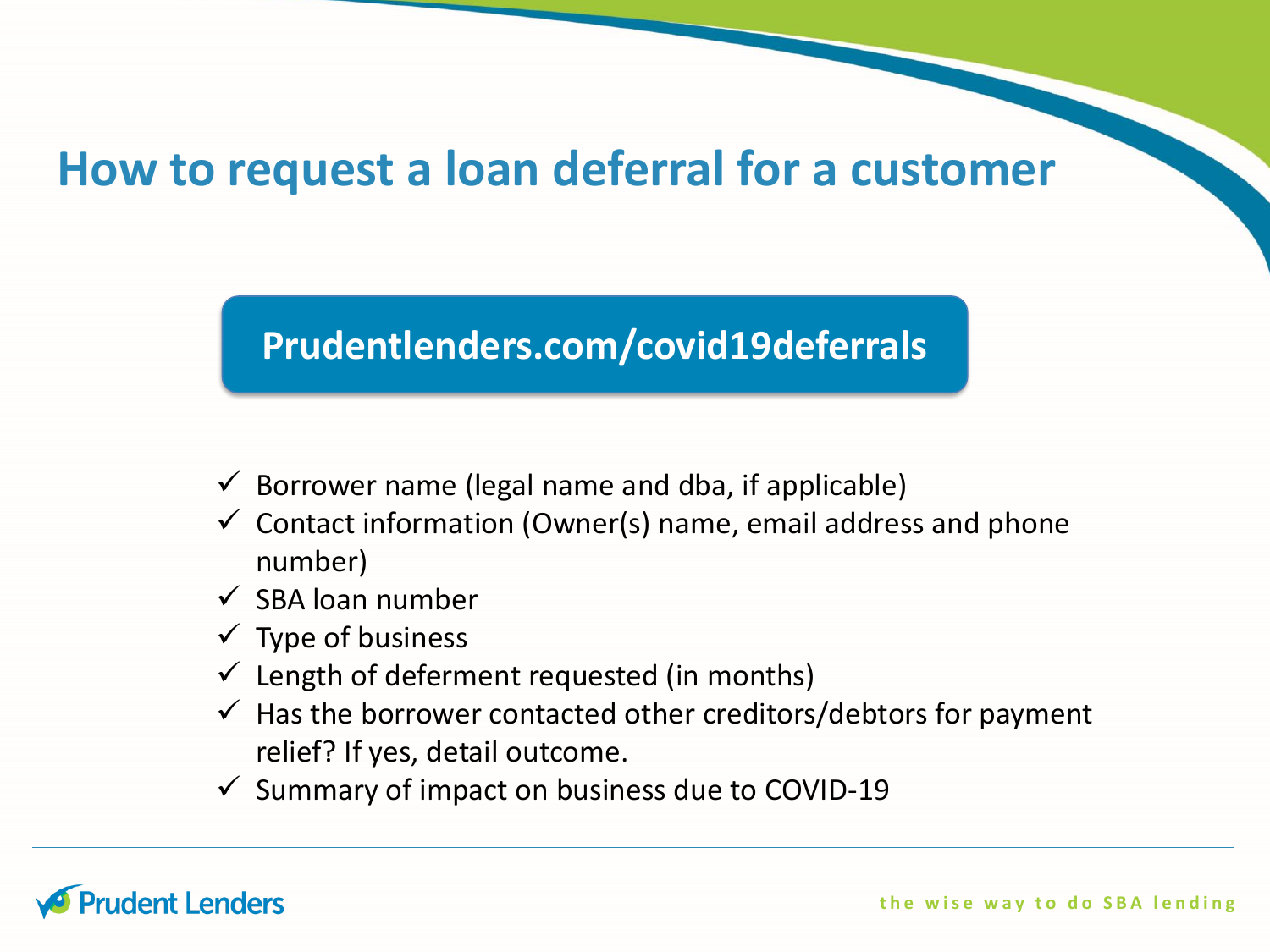# **Tip: Use Deferral Requests to Bring Loan Files Current**

Example: if a business has not provided tax returns for the most recent period, outstanding items would be requested at the time of a loan modification.

- $\checkmark$  Reference your monthly list of outstanding items & request missing information as a part of their consideration for payment assistance.
- $\checkmark$  Deferrals will not be held up should a client fail to provide historically missing information.

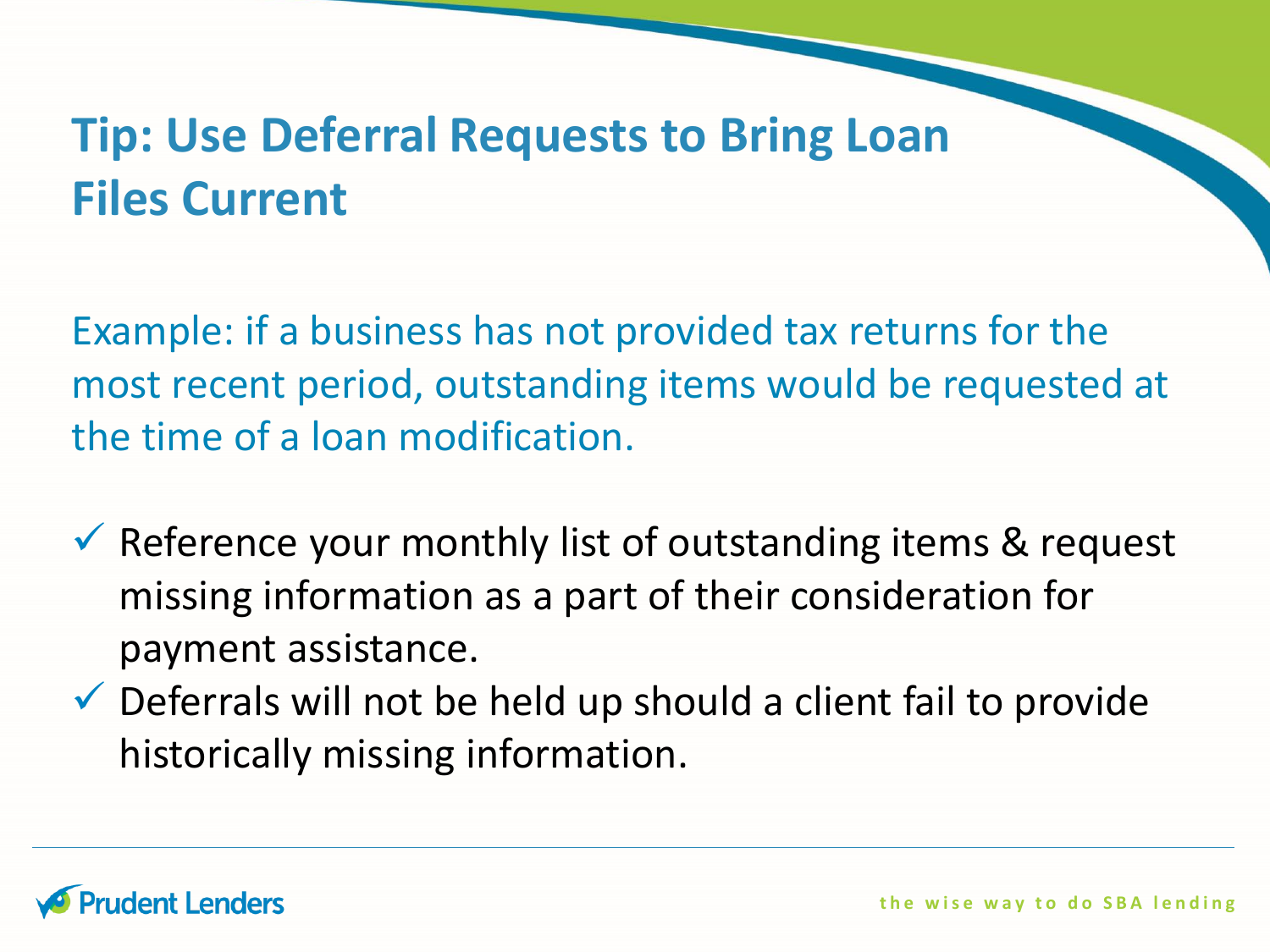### **Loan deferral process**

| You:                                                     | • Work out terms with your borrower directly (amount and                                                                                                                                                                                              |
|----------------------------------------------------------|-------------------------------------------------------------------------------------------------------------------------------------------------------------------------------------------------------------------------------------------------------|
| Initiate Deferral                                        | length of deferral)                                                                                                                                                                                                                                   |
| Request                                                  | • Submit form on the Prudent Lender website                                                                                                                                                                                                           |
| <b>Prudent Lenders:</b>                                  | Memo and agreement to document the approval of the                                                                                                                                                                                                    |
| Prepare                                                  | $\bullet$                                                                                                                                                                                                                                             |
| <b>Documents</b>                                         | <b>Note Modification</b>                                                                                                                                                                                                                              |
| <b>Prudent Lenders:</b><br>Notify SBA and/or<br>investor | • Send requests for payment assistance to the SBA within 4<br>business days<br>• Distribute documents for signature within 2 business days (if<br>decision is unilateral)<br>Without delay, process should take approx. 10 business days<br>$\bullet$ |

• Note: SBA/Investor approval can take up to 15 business days

#### **Prudent Lenders**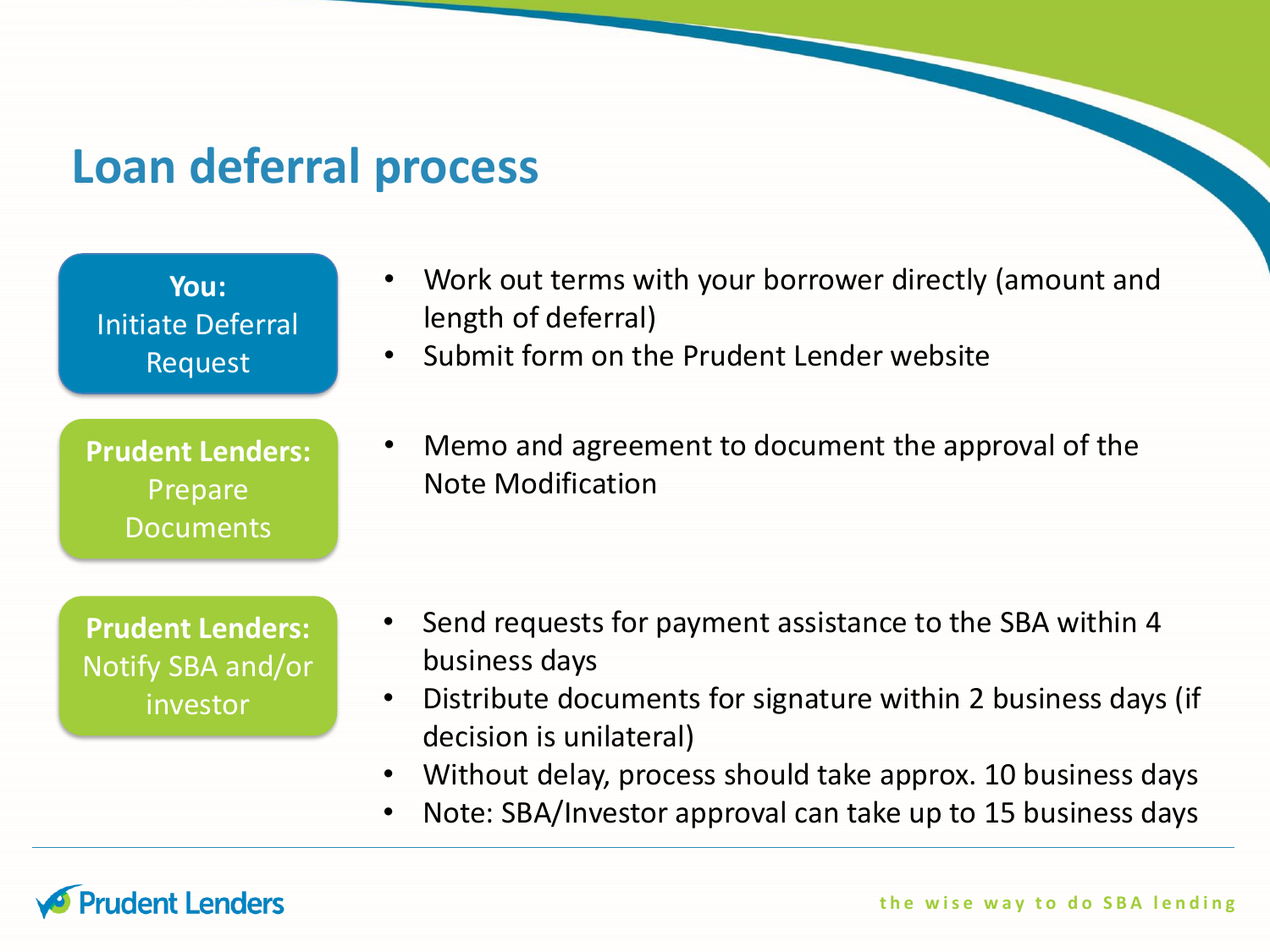# **Loan Deferral FAQs**

- As a lender, what do I do when asked to provide a note modification?
- How long can I defer a payment?
- How do I obtain investor's approval to defer a loan?
- Can you add the deferred payments to the end of a loan?
- Can I extend the loan maturity?
- What status code do I use on SBA 1502?
- Do I have to update E-Tran?

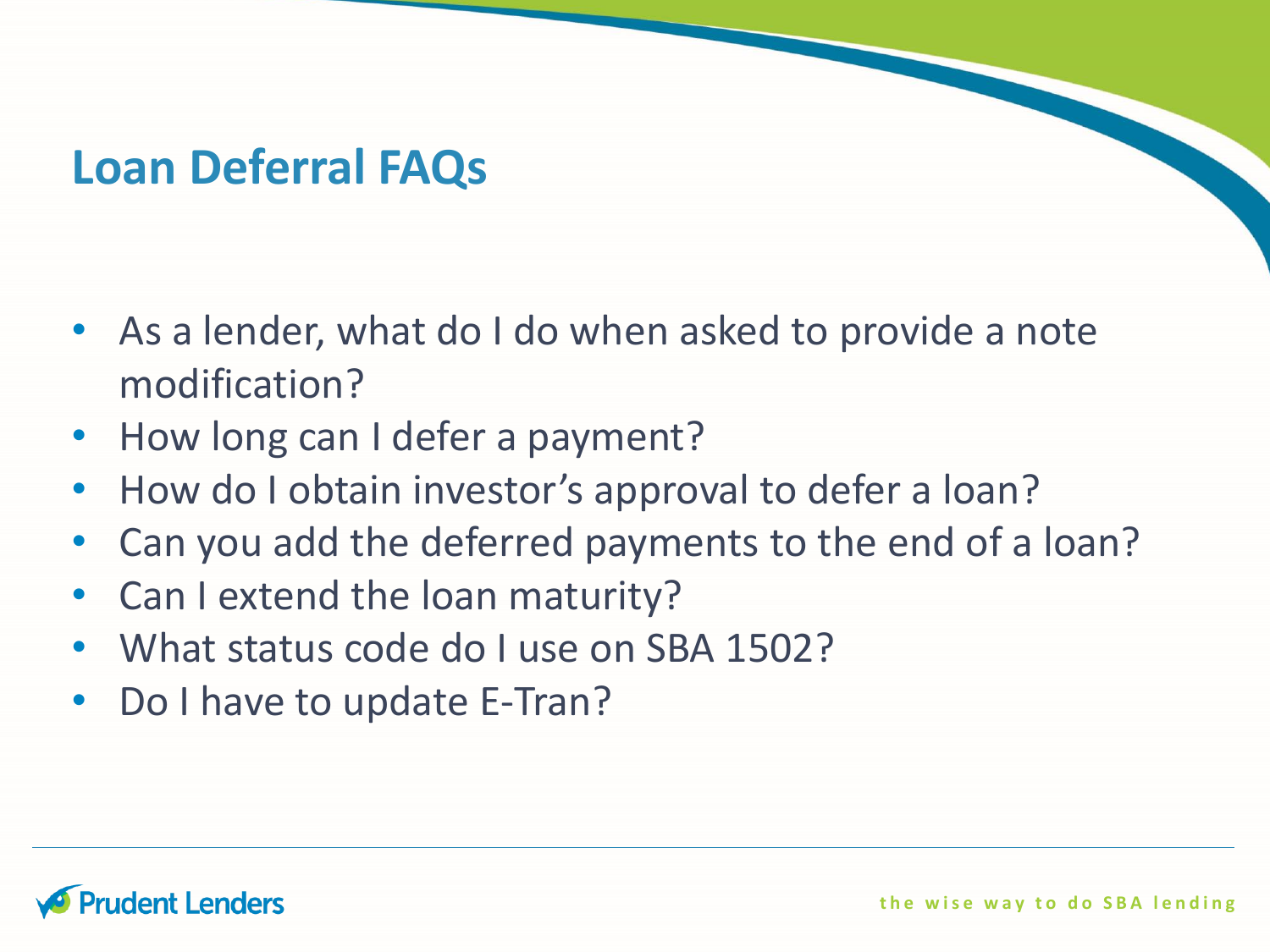# **Disaster Funding Options: SBA Economic Injury Disaster Loan Program**

- ✓ **Loan Amount:** Up to \$2MM including affiliate loans. Amounts will be determined – by the SBA – using one of the two formulas:
	- ✓ **Phase 1:** Gross profit /12 months. Businesses can borrow up to 6 months of gross profit as working capital. Not to exceed \$500K.
	- ✓ **Phase 2:** SBA to compares a normal year of business to current year. Phase 2 is more thorough and will not cap loans at \$500K.

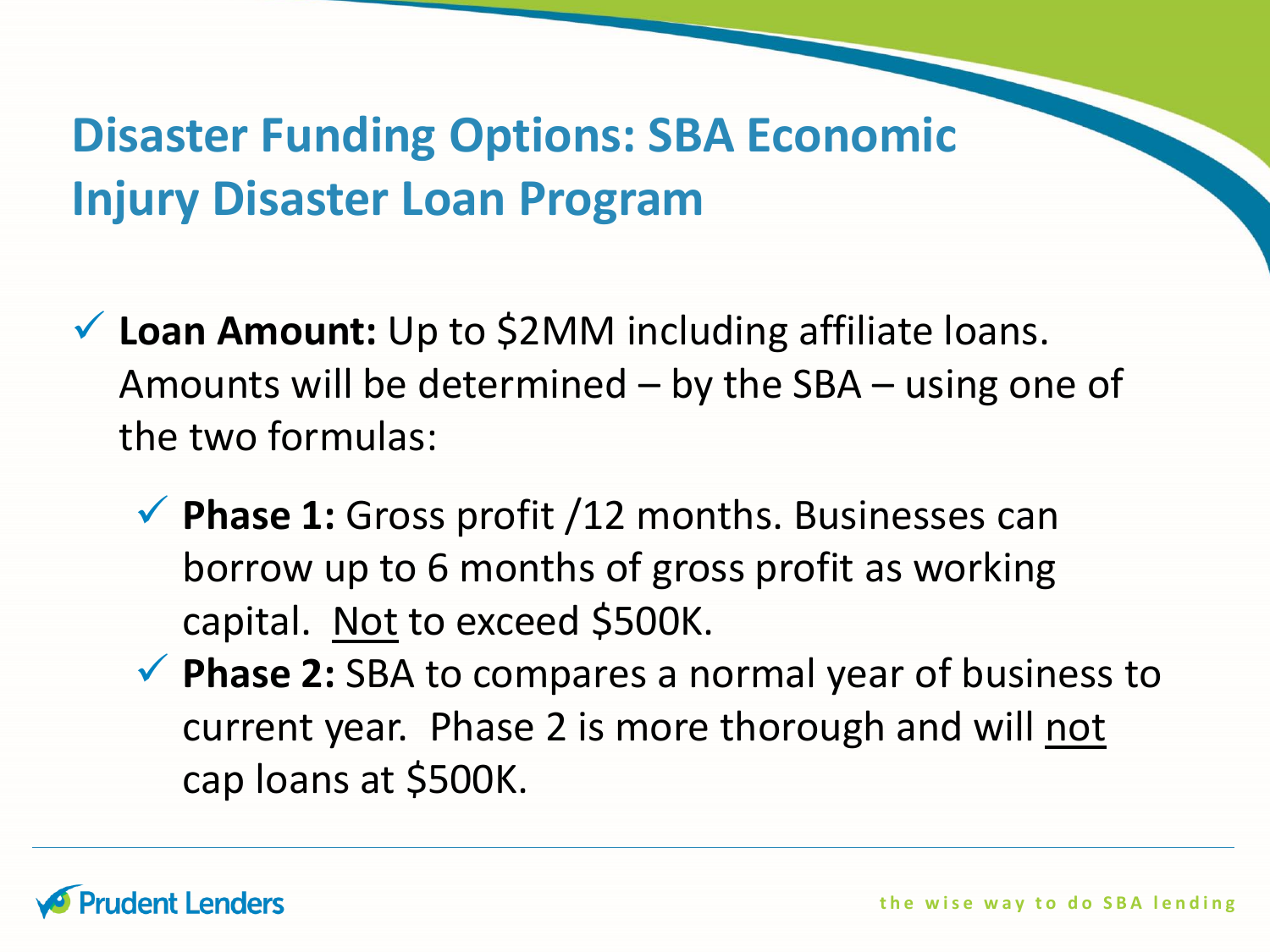**Disaster Funding Options: SBA Economic Injury Disaster Loan Program - continued**

- ✓ **Interest Rate:** 3.75% interest, max
- ✓ **Term:** 30 years
- ✓ **No prepayment penalty**
- ✓ **One-year deferment on the loan –** interest will accrue during this period

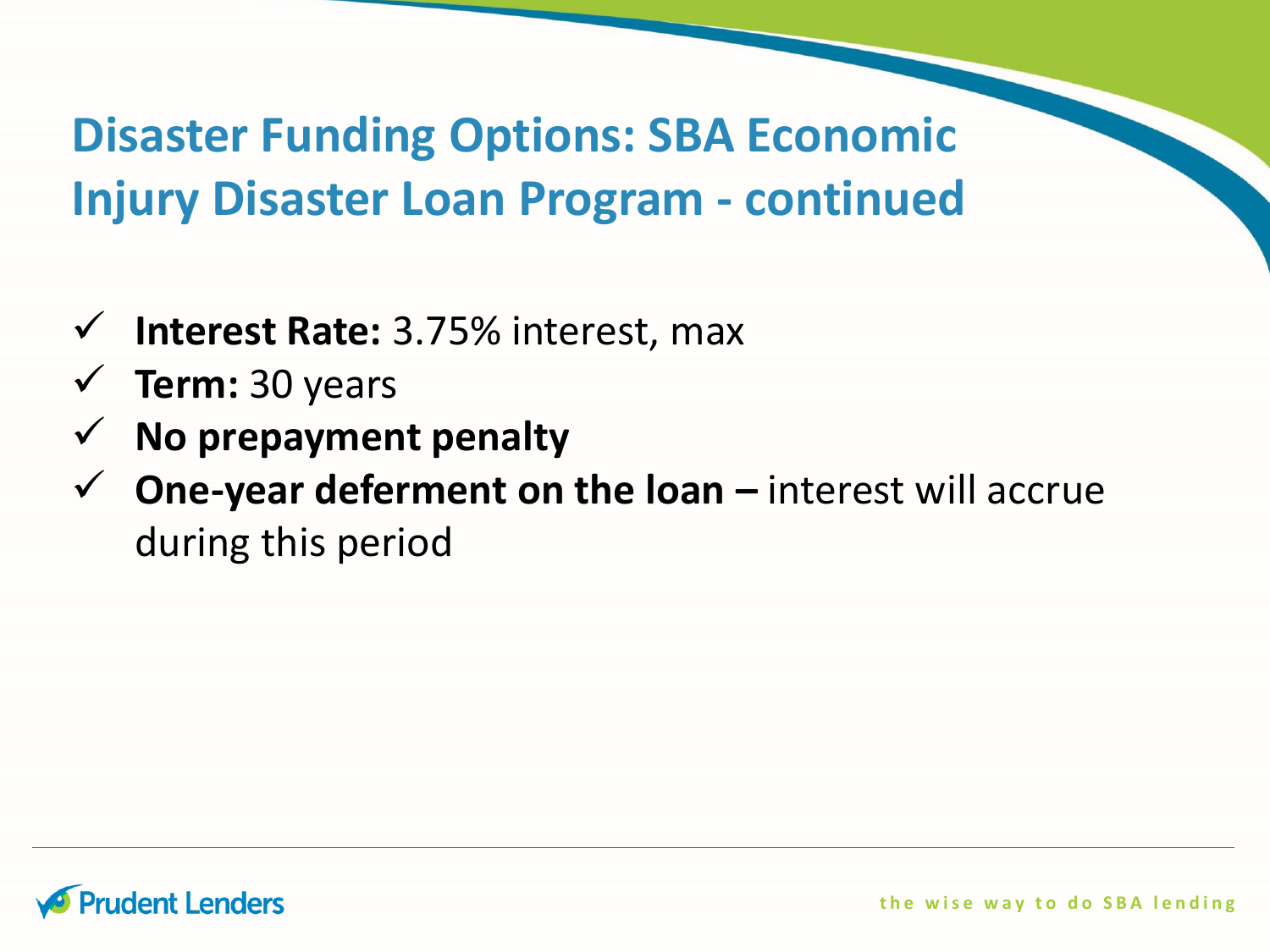# **Disaster Funding Options: SBA Economic Injury Disaster Loan Program - continued**

### ✓ **Use of funds:**

- $\checkmark$  Alleviation of economic injury as a result of COVID-19
- $\checkmark$  Pay fixed debts, payroll, accounts payable and other bills that the business would have typically been able to pay had your business not been impacted by  $COVID-19.*$
- $\checkmark$  The funds from these loans cannot be used to replace lost sales, refinance long-term debt or to expand.

#### *\*Clients should keep all receipts for 3 years.*

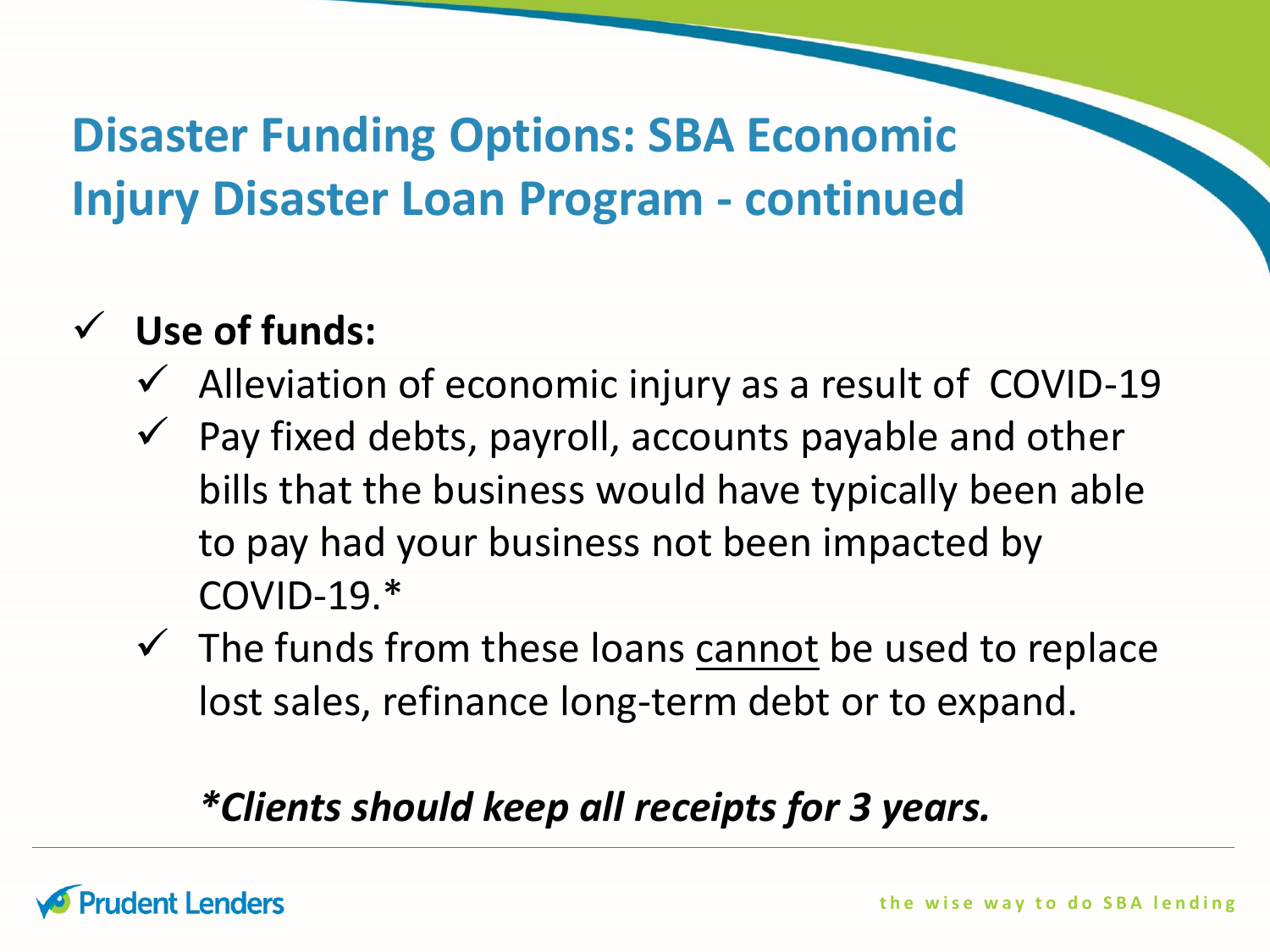# **Disaster Funding Options: SBA Economic Injury Disaster Loan Program - continued**

# ✓ **Eligibility:**

- $\checkmark$  Application open in all 50 states
- $\checkmark$  Open to businesses directly impacted by the disaster, those that offer services to those directly affected and those likely to be harmed by losses in their community
- $\checkmark$  Fair-to-good credit score
- $\checkmark$  Demonstrated ability to repay the loan
- ✓ Collateral required for all loans over \$25K
- $\checkmark$  Applicants who have not complied with the terms of prior SBA loans may not be eligible

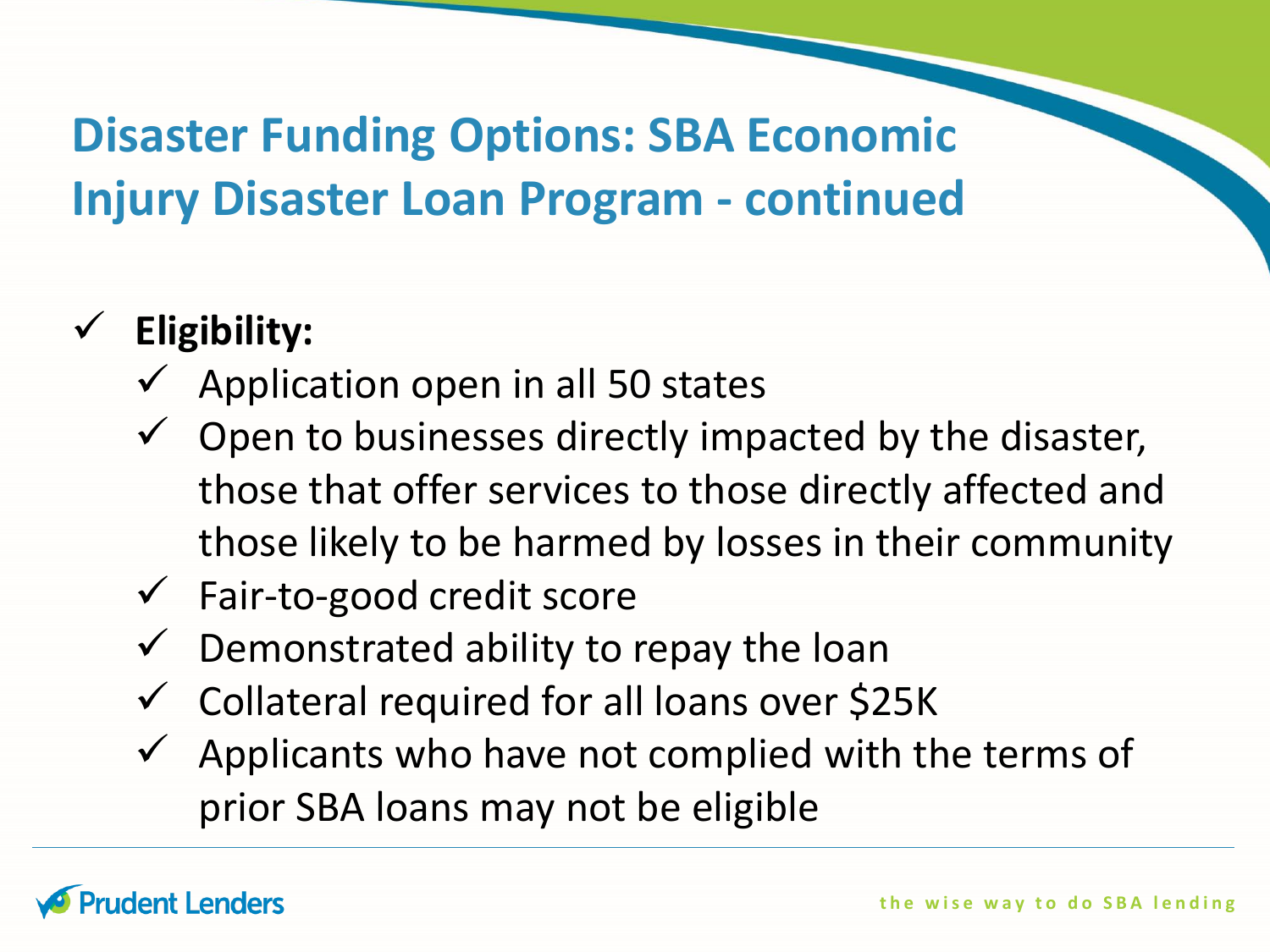# **Important Note:**

# Lenders can make short term bridge loans that can be taken out by EIDL funding

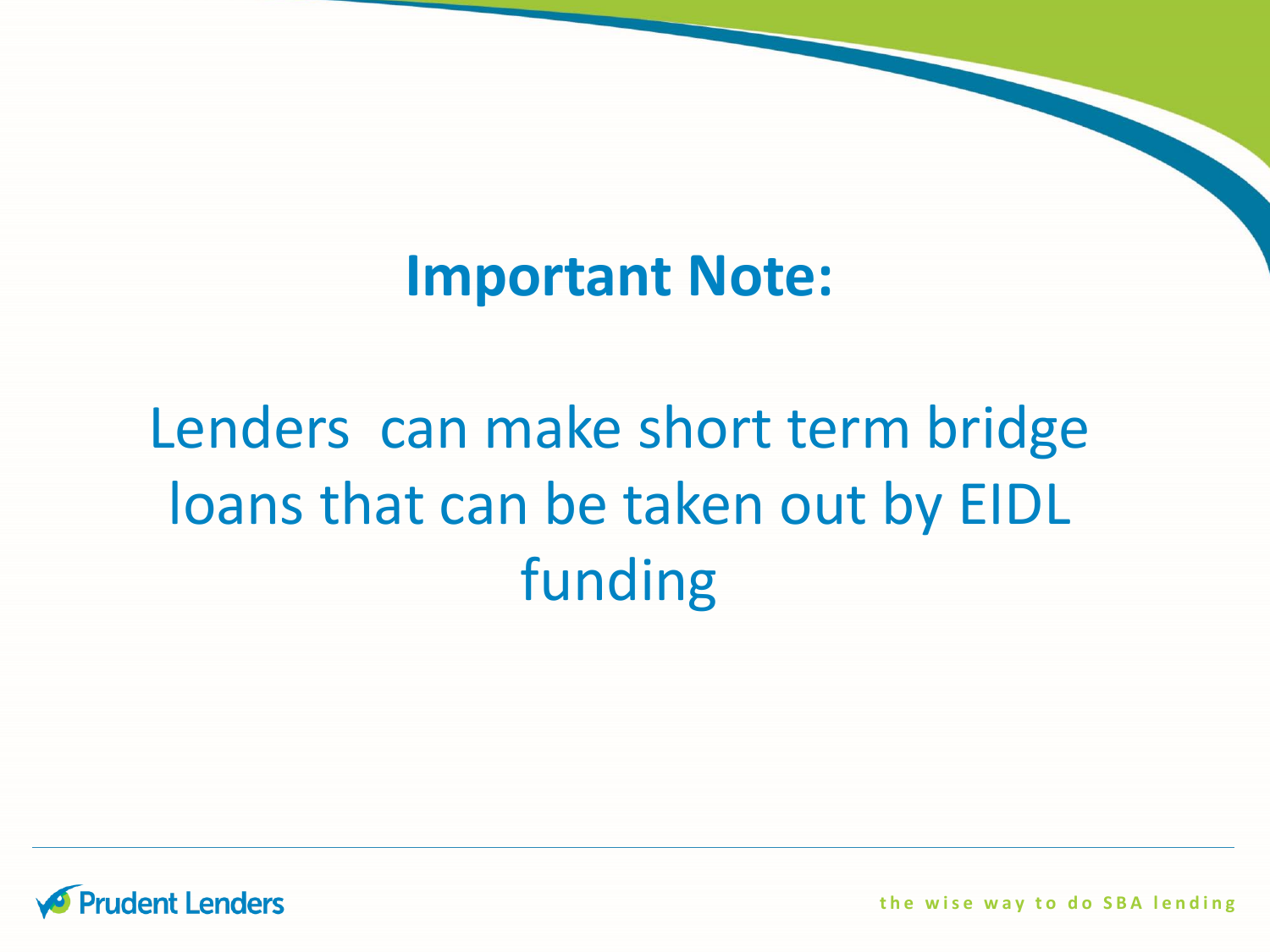# **Application Process**

Encourage businesses to submit a complete application online at disasterloan.sba.gov

- EILP loans are provided directly by SBA, not a bank or other lender (as in typical SBA loans).
- No cost to apply
- No obligation to take the loan if approved
- Paper applications are also accepted

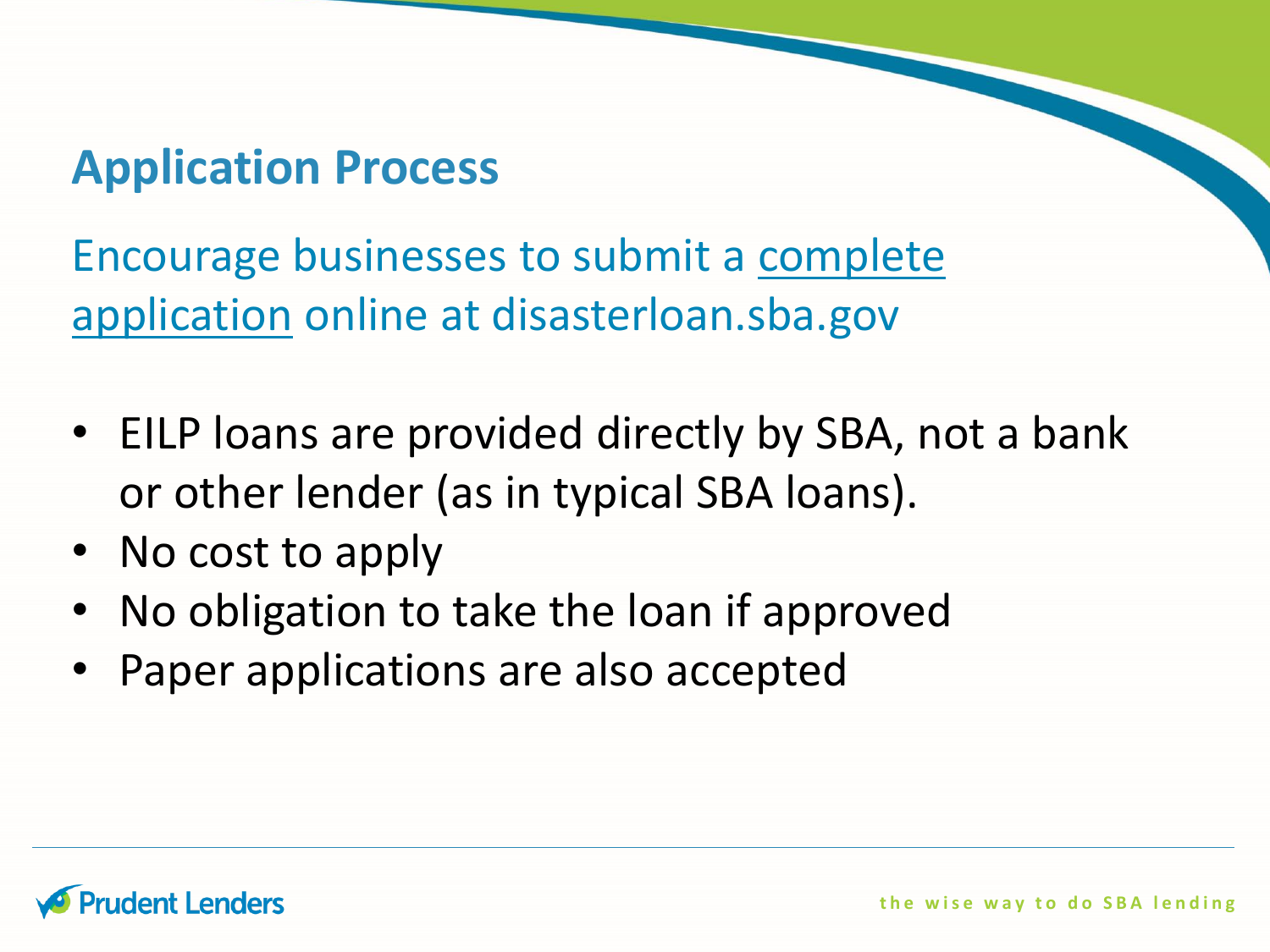# **Required documents**

Encourage businesses to submit a complete application online at disasterloan.sba.gov

- Completed SBA disaster loan application
- 2019 business tax return with all schedules (filed) OR 2019 year-end profit and loss statement/balance sheet and most recent (filed) business tax return
- Tax information authorization (IRS Form 4506T) for applicants, principals and affiliates
- Schedule of liabilities (SBA 2202)
- Personal financial statement (SBA form 413)
- 2020 YTD profit and loss statement
- Additional filing requirements providing monthly sales figures (SBA form 1368)
- Monthly sales figures (SBA 1368)

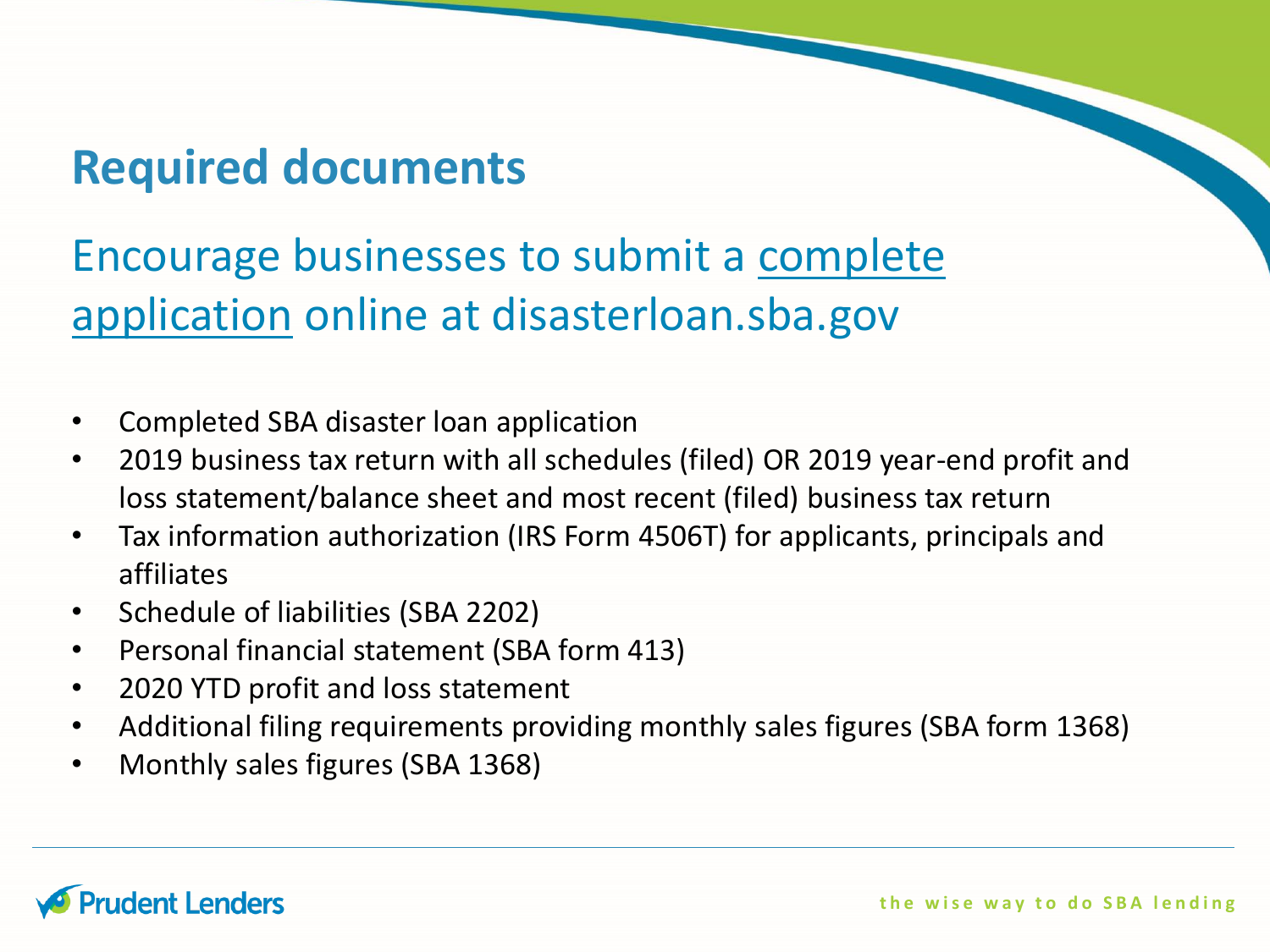# **Application tips for business owners**

- Access the application during off hours to avoid outages.
- Submit a complete application– incomplete applications will be sent to the back of the queue.
- Get assistance if you need it: contact your local SBDC, Women's Business Center and see if they are offering application support.

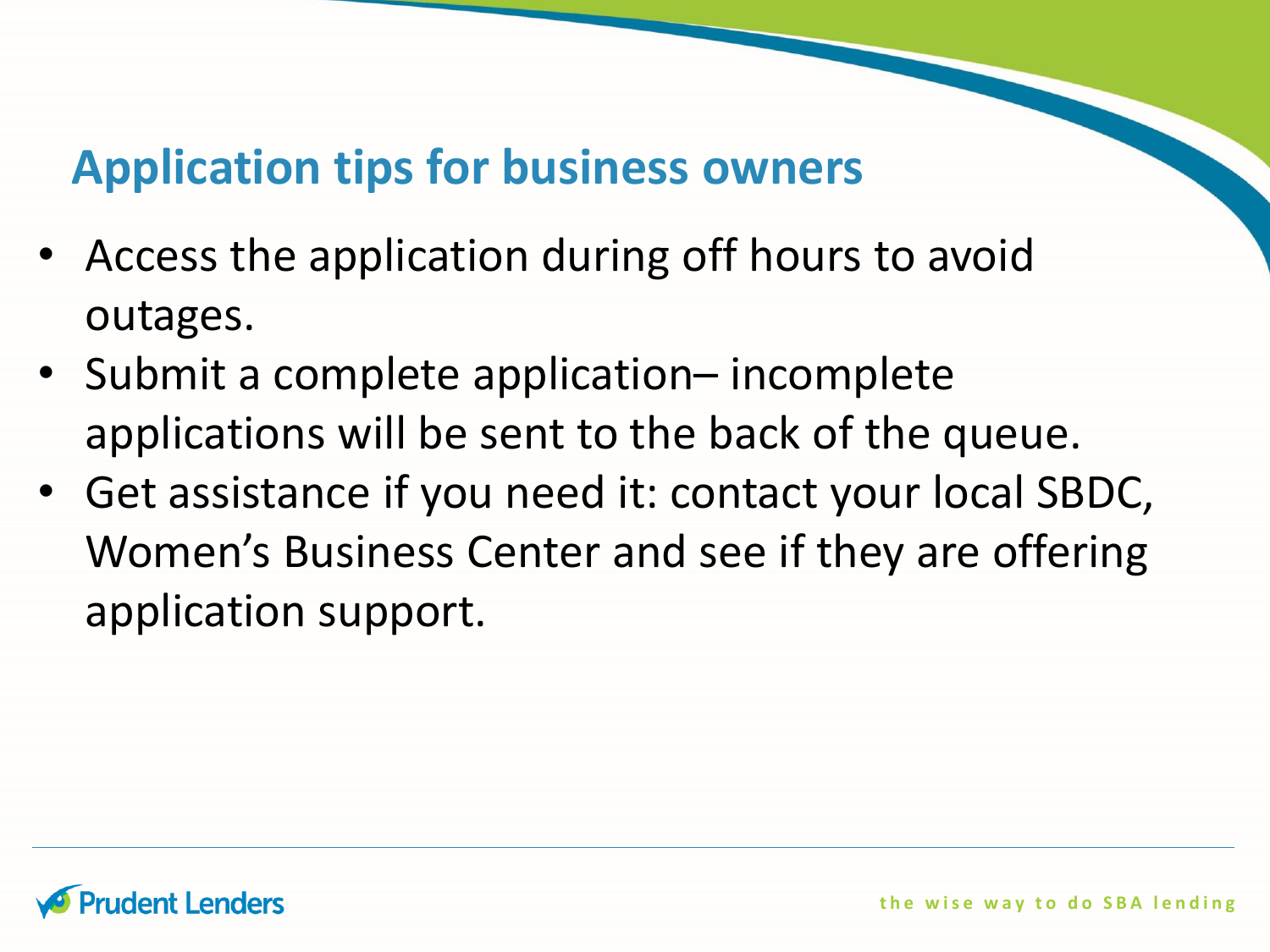

# **What to Know About the Economic Stimulus Package**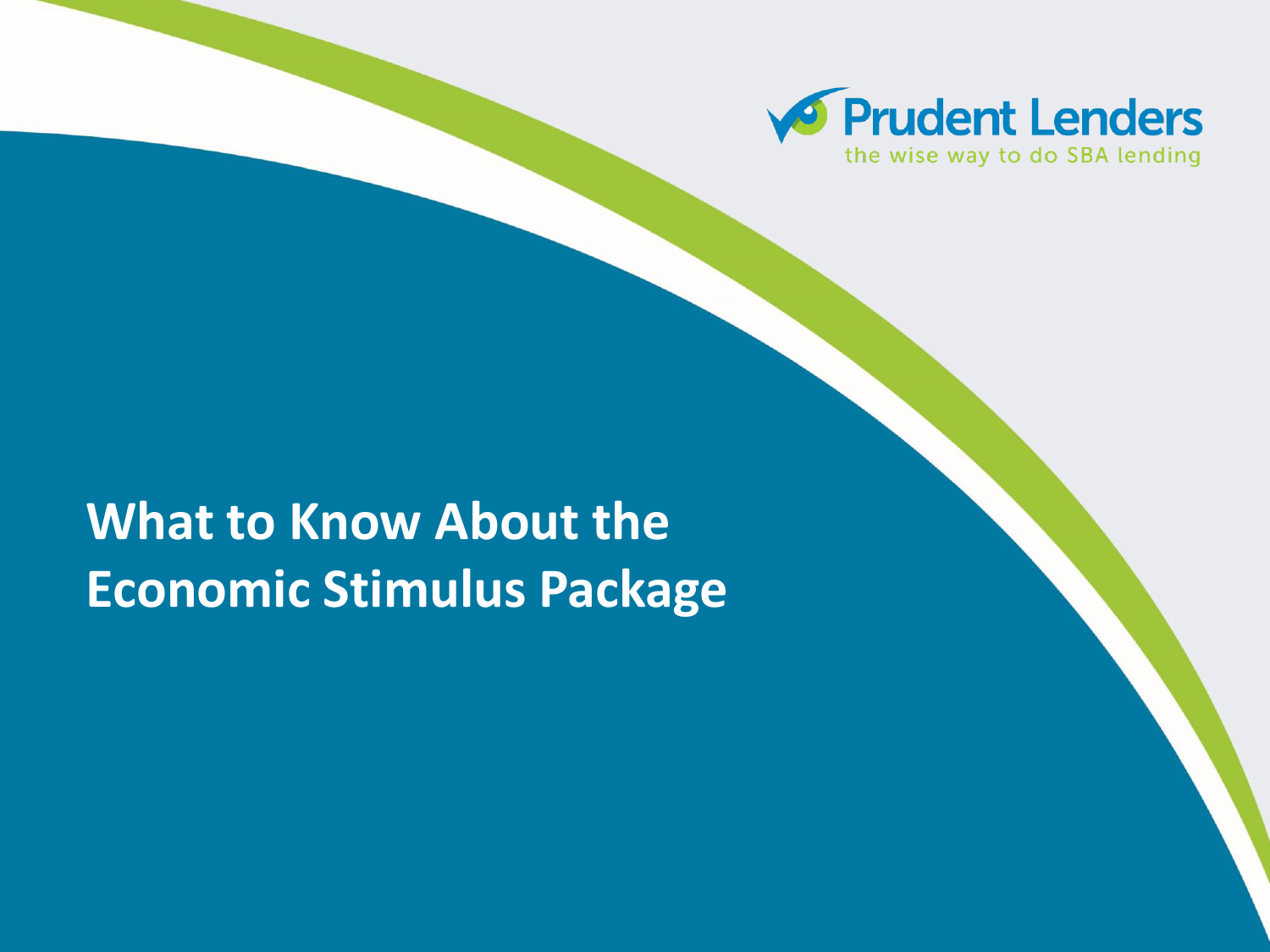# **Enhanced 7(a) Loan Program: What is Proposed**

- SBA lending authority increased to nearly \$300B
- 7(a) max loan size increased to \$10 million
- 100% government guarantee
- All approved SBA 7(a) lenders will be delegated authority to make and approve loans based on an evaluation of the eligibility of the borrower

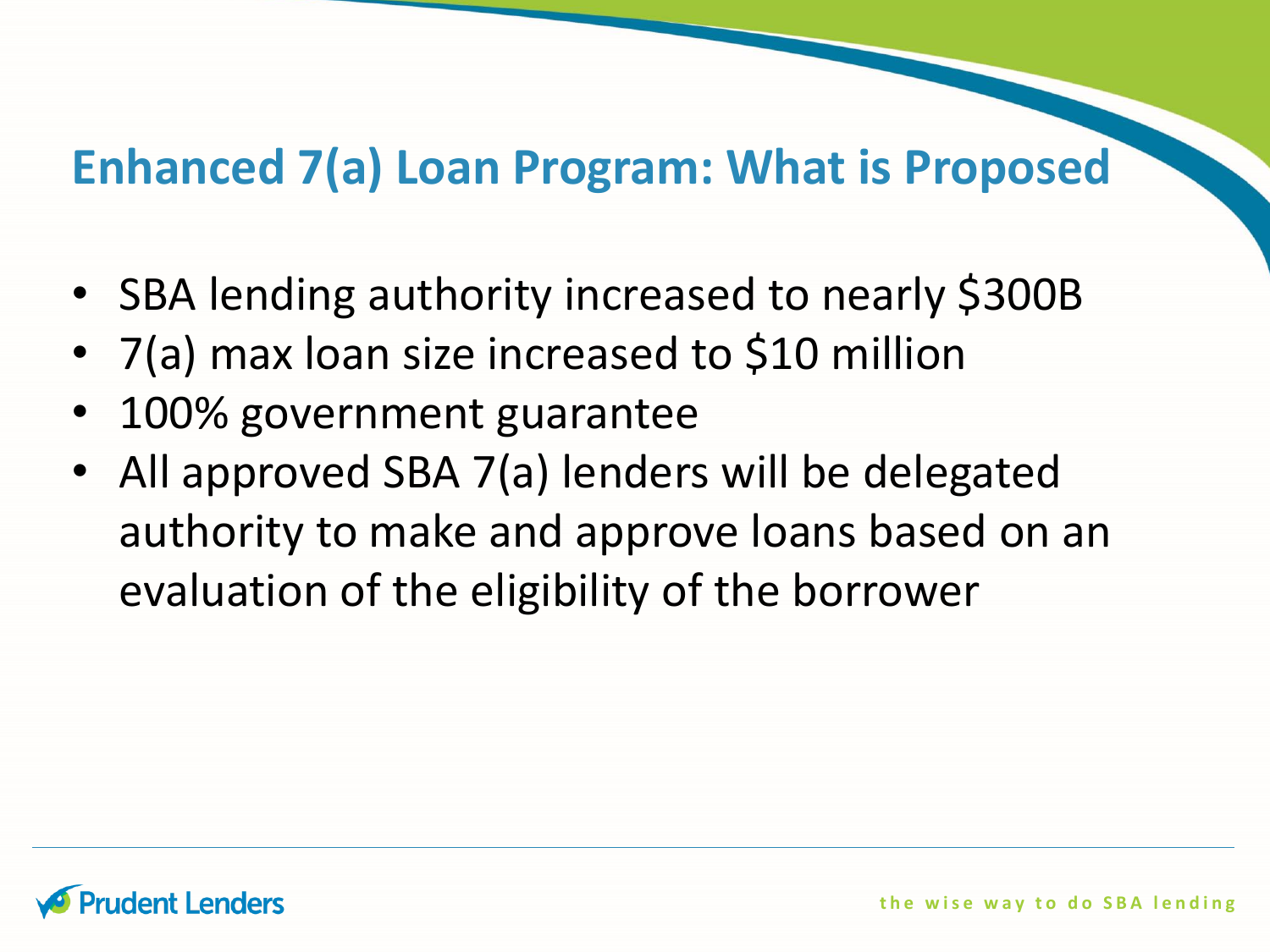

# **How will you be a part of our economic recovery?**